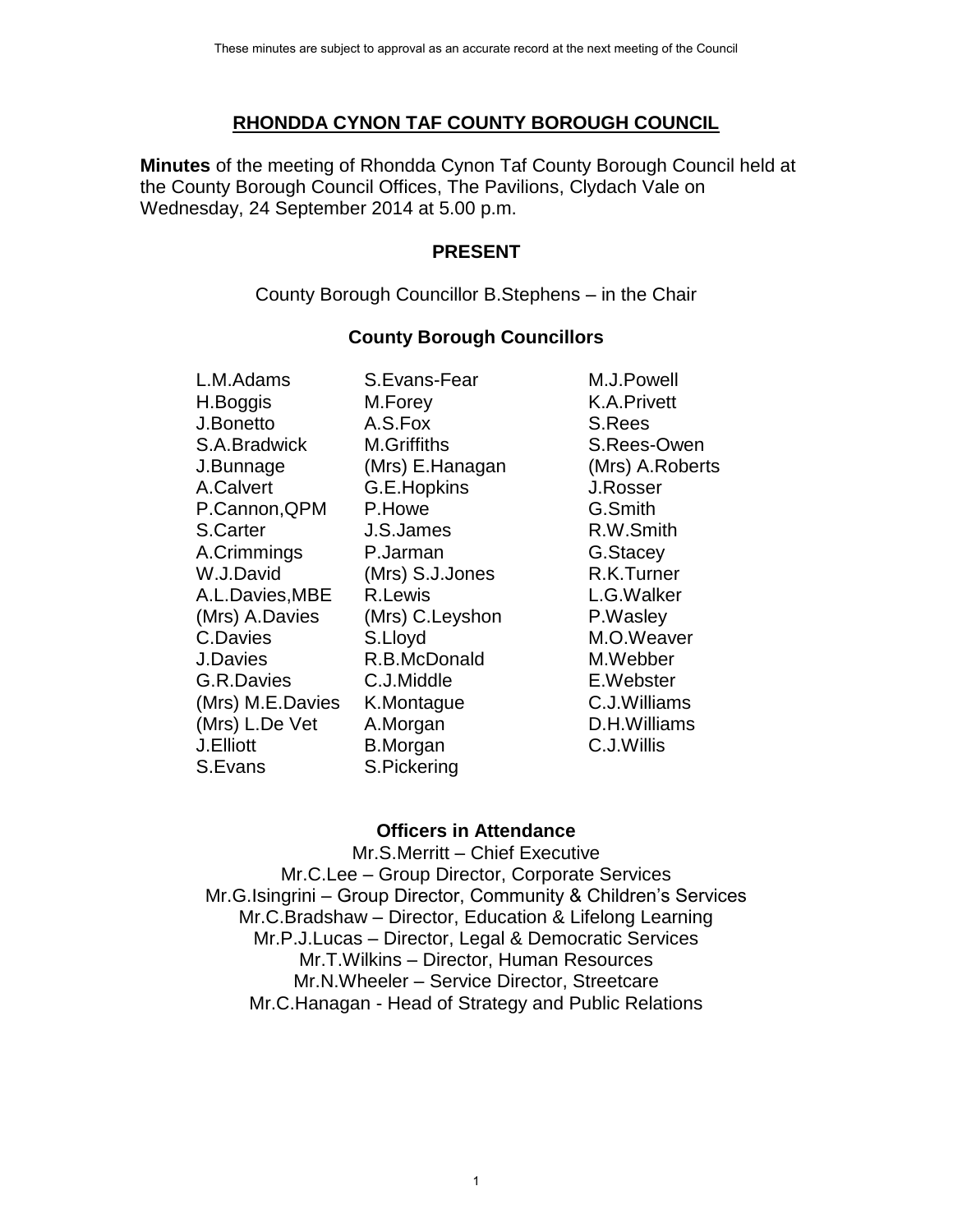## **59 CHAIR OF THE MEETING**

In the absence of the Mayor (County Borough Councillor M.J.Watts), the Deputy Mayor (County Borough Councillor B.Stephens) took the Chair for the meeting.

## **60 APOLOGIES FOR ABSENCE**

Apologies for absence were received from County Borough Councillors P.Baccara, D.R.Bevan, (Mrs) J.Cass, P.Griffiths, W.L.Langford, K.Morgan, I.Pearce, S.Powderhill, (Mrs) M.Tegg, G.Thomas, (Mrs) J.S.Ward, M.J.Watts, W.D.Weeks, T.Williams and R.Yeo.

## **61 DECLARATIONS OF INTERESTS**

## **Declaration of Interest by an Elected Member**

(1) County Borough Councillor (Mrs) E.Hanagan in respect of Agenda Item No.9(b) – Notice of Motion –" I am related to a Council Officer, it is also a prejudicial interest and I will leave the meeting for this item."

## **Declarations of Interests by Council Officers in relation to Agenda Item No.9(b) – Notice of Motion**

- (1) Mr.P.J.Lucas "I wish to declared a personal and pecuniary interest in relation to the notice of motion. I will advise only on any matters of clarification regarding procedural matters which may arise in relation to the motion itself".
- (2) Mr.C.Hanagan "I wish to declare a personal and pecuniary interest in relation to the notice of motion. I will remain in the meeting during discussion of the motion."
- (3) Mr.C.Lee "I wish to declare a personal and pecuniary interest in relation to the notice of motion. I will remain in the meeting during discussion of the motion."
- (4) Mr.S.Merritt "I wish to declare a personal and pecuniary interest in relation to the notice of motion. As Head of Paid Services I will answer any relevant questions."
- (5) Mr.T.Wilkins "I wish to declare a personal and pecuniary interest in relation to the notice of motion. I will answer any questions, as appropriate."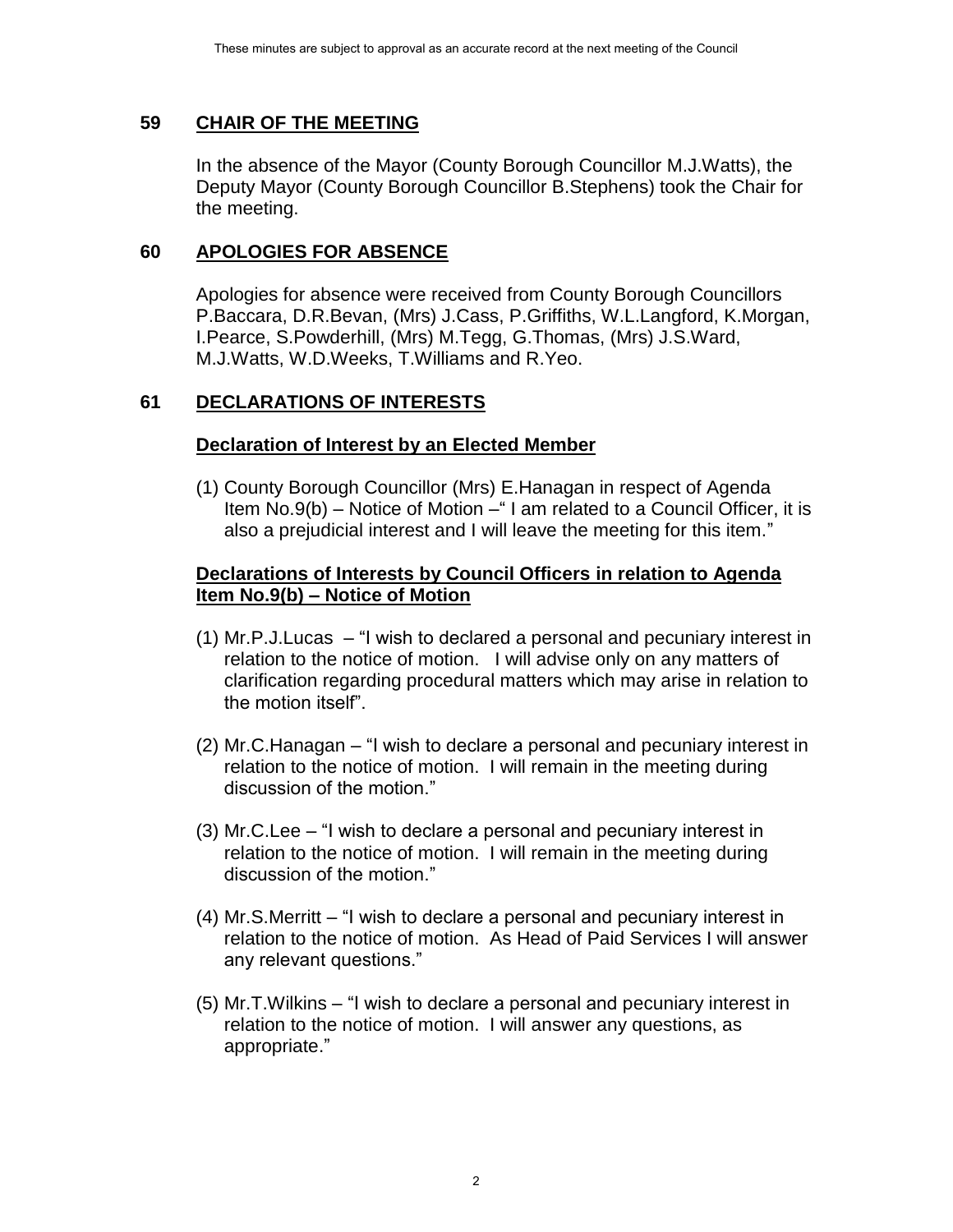- (6) Mr.N.Wheeler "I wish to declare a personal and pecuniary interest in relation to the notice of motion. I will remain in the meeting during discussion of the motion."
- (7) Mr.C.Bradshaw "I wish to declare a personal and pecuniary interest in relation to the notice of motion. I will remain in the meeting during discussion of the motion."
- (8) Mr.G.Isingrini "I wish to declare a personal and pecuniary interest in relation to the notice of motion. I will remain in the meeting during discussion of the motion."

## **61 ANNOUNCEMENTS**

- (1) The Deputy Mayor welcomed County Borough Councillor Sheryl Evans to her first meeting of the Council following her election.
- (2) The Deputy Mayor also welcomed Mr.Giovanni Isingrini to his first meeting of the Council as the newly appointed Group Director of Community & Children's Services.
- (3) The Deputy Mayor was pleased to announce that the Mayor, County Borough Councillor John Watts, was making a good recovery and had indicated he would resuming his role as Mayor next week.
- (4) The Leader of the Council informed the Council that Mr.George Jones, the former Group Director, Environmental Services, was making a steady recovery and wished to convey his thanks to both Members and Officers of the Council for their kind thoughts during his illness. The Council Members conveyed their best wishes to Mr.Jones for the future.
- (5) County Borough Councillor L.G.Walker wished to place on record his personal apology to Mr.R.Jenkins, a Council employee, for any embarrassment and stress that was caused to him following Councillor Walker's submission of a report that had been written by the employee concerned.

#### **62 MINUTES**

**RESOLVED** to approve as an accurate record, the minutes of the meeting of the Council held on 23 July 2014.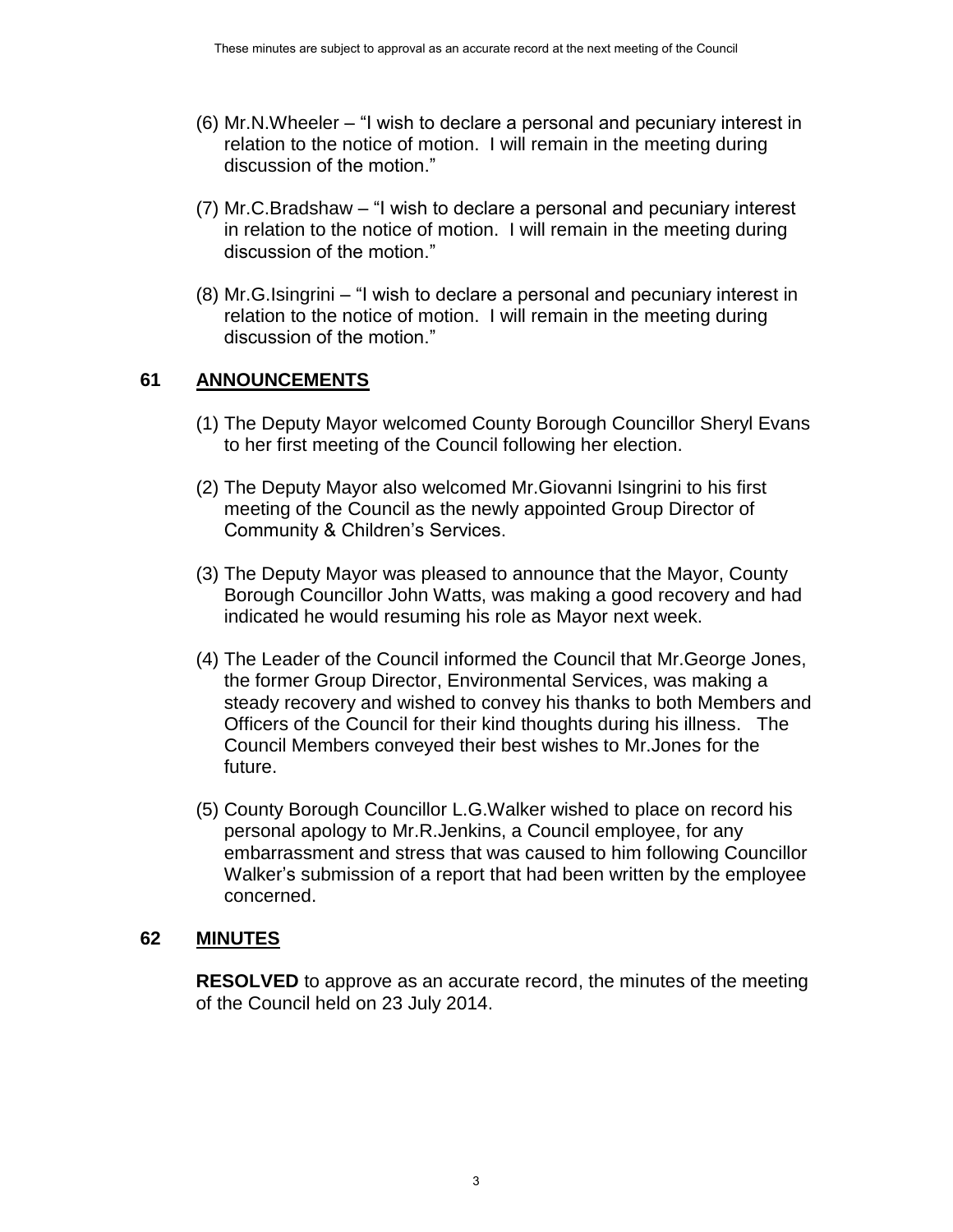## **63 OPEN GOVERNMENT – STATEMENTS**

There were no statements made by the Leader of the Council or Cabinet Members on this occasion.

### **64 MEMBERS' QUESTIONS**

#### **(1) From County Borough Councillor L.Walker to the Cabinet Member for Safer Communities, Tourism and Heritage (County Borough Councillor P.Cannon,QPM)**

"Could the Cabinet Member for Tourism outline the Authority's policy for 2015 to promote tourism in Rhondda Cynon Taf and through what medium will it be carried out?"

## **Response from County Borough Councillor P.Cannon,QPM**

"I refer you to the Destination Management Plan considered by Cabinet in March of this year. The adopted version of this Strategy with shortly be published and I have asked Officers to provide you with a copy of this document which details our approach to these matters."

#### **Supplementary Question from County Borough Councillor Walker:**

"Would you agree with me that as Merthyr Tydfil County Borough Council is close to us, we invoke a policy to get together to produce a document like other bodies and authorities. I ask you, can we liaise with Merthyr to publish something and save on costs."

## **Response from County Borough Councillor Cannon:**

"Yes, I think we should work with them as they are our closest neighbour and we will consult with them as we move forward."

#### **(2) From County Borough Councillor P.Jarman to the Leader of the Council (County Borough Councillor A.Morgan)**

"What factors did you take into account when appointing Members to your Cabinet?"

#### **Response from County Borough Councillor A.Morgan:**

"When appointing to my reduced number Cabinet, I sought the right balance of experience, knowledge and fresh ideas, to support me as a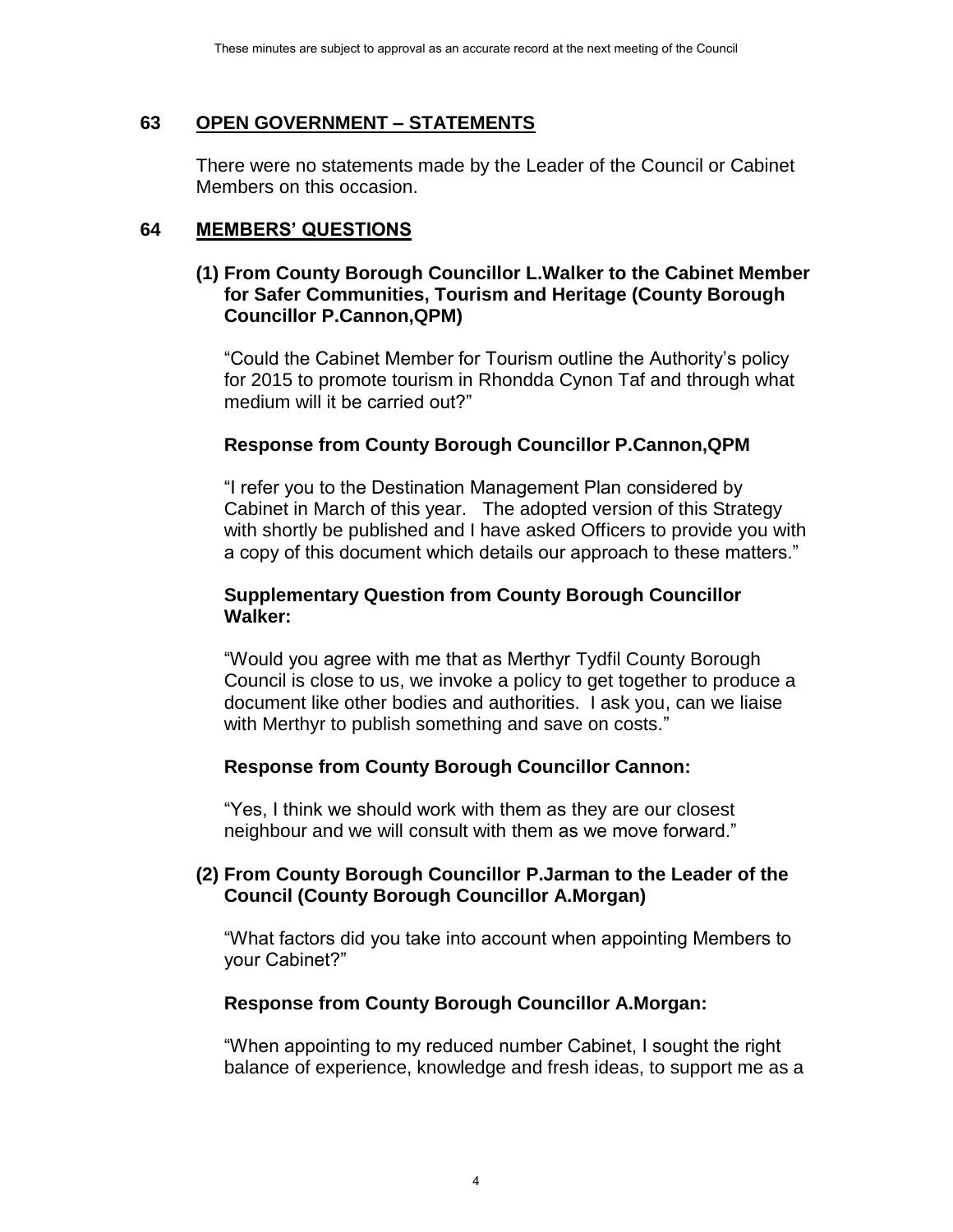new Leader of the Council in taking the Council forward and I have a mix of Members from Rhondda Cynon Taf.

#### **Supplementary Question from County Borough Councillor Jarman:**

"I understand that initially you sought CVs from your membership before you offered appointments and I wondered is it you view that you have the cream of the crop or do you anticipate having a re-shuffle soon?"

## **Response from County Borough Councillor A.Morgan:**

"Whilst I am Leader of this Group it is at my discretion to re-shuffle the Cabinet and this can be done at any time. A number of Members came forward with CVs and I am lucky to have talent within my Group which helps me choose my Cabinet Members. Unfortunately, I don't think you have the same ability."

#### **(3) From County Borough Councillor C.Davies to the Cabinet Member for Children's Social Services & Equalities (County Borough Councillor G.E.Hopkins)**

"Will you make a statement on the promotion of the Welsh Language in the County Borough?"

## **Response from County Borough Councillor G.E.Hopkins:**

"First of all, I would like to thank Councillor Davies for his question. I am extremely pleased that I have been given Cabinet responsibility for the Welsh Language. I look forward to working within the Council and with other partners in the third sector to promote and facilitate the use of the Welsh language in the County Borough and to ensure that as much as possible Welsh speakers within the Council have confidence to use the language more in their daily work.

Until recently the co-ordination of the Council's policies and operations to support the Welsh Language has been conducted by the Welsh Language Task Force – Tasglu – a group I know that in the past Councillor Davies has been a member of, as indeed have I and my colleagues Councillor Margaret Davies and, of course, Councillor Eudine Hanagan and Councillor Graham Thomas, both of whom served as the Group's Chair.

We have decided to replace the Tasglu and instead will create a new Welsh Language Cabinet Sub-Committee which I shall be very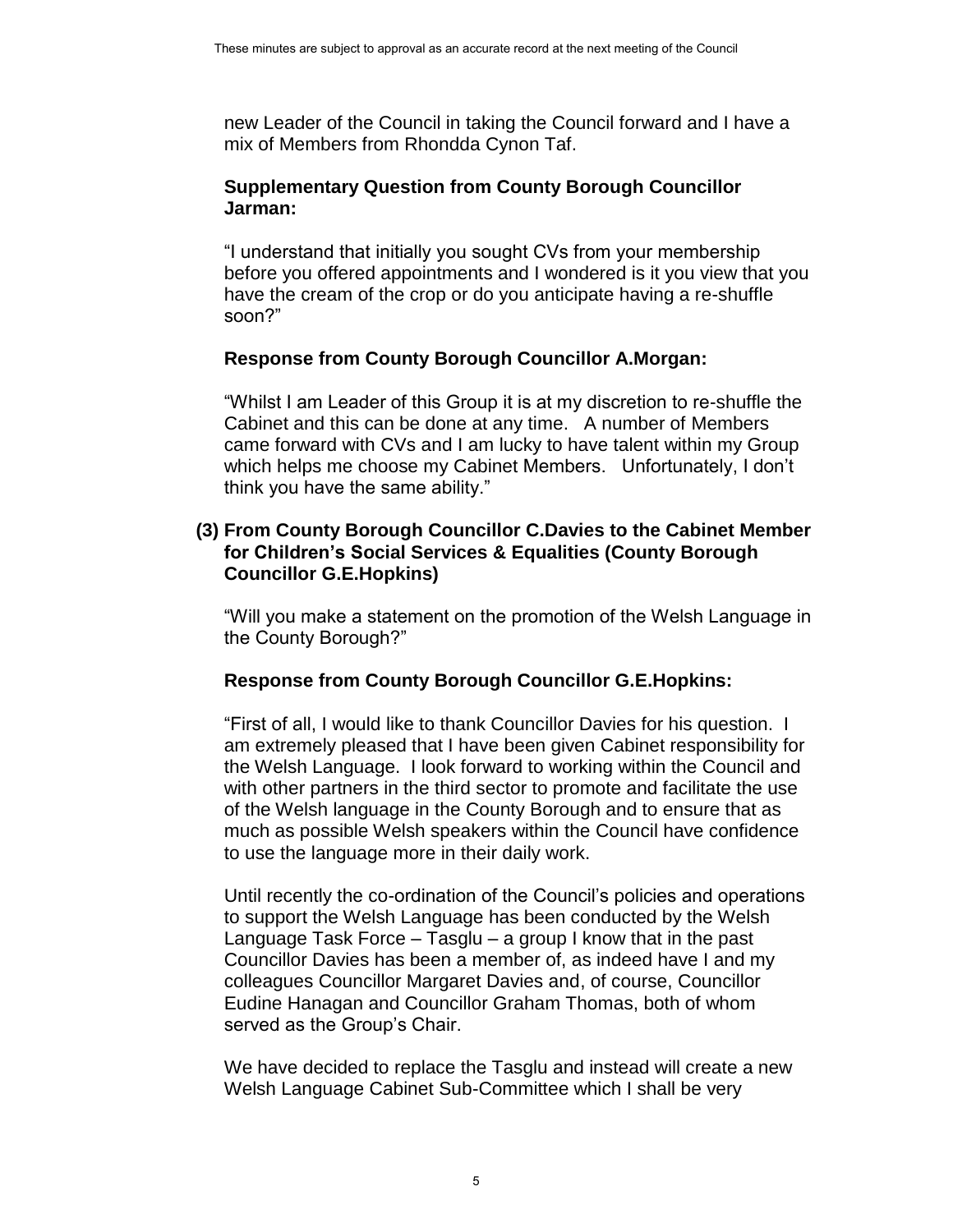pleased to Chair. The establishment of a formal Cabinet Sub-Committee will I think give Welsh Language added status and will ensure we meet the enhanced statutory obligations placed upon us by the Welsh Language Measure 2011. It is important that the Sub-Committee will serve to trumpet Welsh in this Council.

I would like this evening to extend the invitation of the Leader for Councillor Cennard Davies to be a Member of the Sub-Committee. I hope very much that he will accept the invitation as this will be the first time a member of the opposition parties has been a member of a Committee under the Leader's Scheme of Delegation. I hope this demonstrates our commitment to promoting the Welsh Language even further moving forward."

## **Supplementary Question from County Borough Councillor C.Davies:**

"What steps are you going to take to involve Members of the opposition parties and back bench Members of your own party as well to take part in the Sub-Committee?"

## **Response from County Borough Councillor G.E.Hopkins**:

"I have been meeting with various Welsh Language Groups around Rhondda Cynon Taf, Medi Meithrin and I toured around the County Borough last week including Taffs Well, Porth and Wattstown and that was really good. In a couple of weeks time, I shall be meeting with RHAG Campaign Group for Welsh Language Education. I look forward to working with all Groups to try and drive forward this initiative. Involvement with Members is a good idea and the sort of issue the Cabinet Sub-Committee can consider when it meets. I hope the new Sub-Committee will meet before the end of the year, if possible."

## **(4) From County Borough Councillor G.R.Davies to the Cabinet Member for Service Delivery, Communities and Housing (County Borough Councillor K.Montague)**

"Will you make a statement on eliminating poverty and improving social justice in Rhondda Cynon Taf?"

#### **Response from County Borough Councillor K.Montague:**

"I am always happy to promote this Authority's commitment to tackling poverty and improve social justice in the County Borough and this is reflected in the day to day work of Communities First and Flying Start.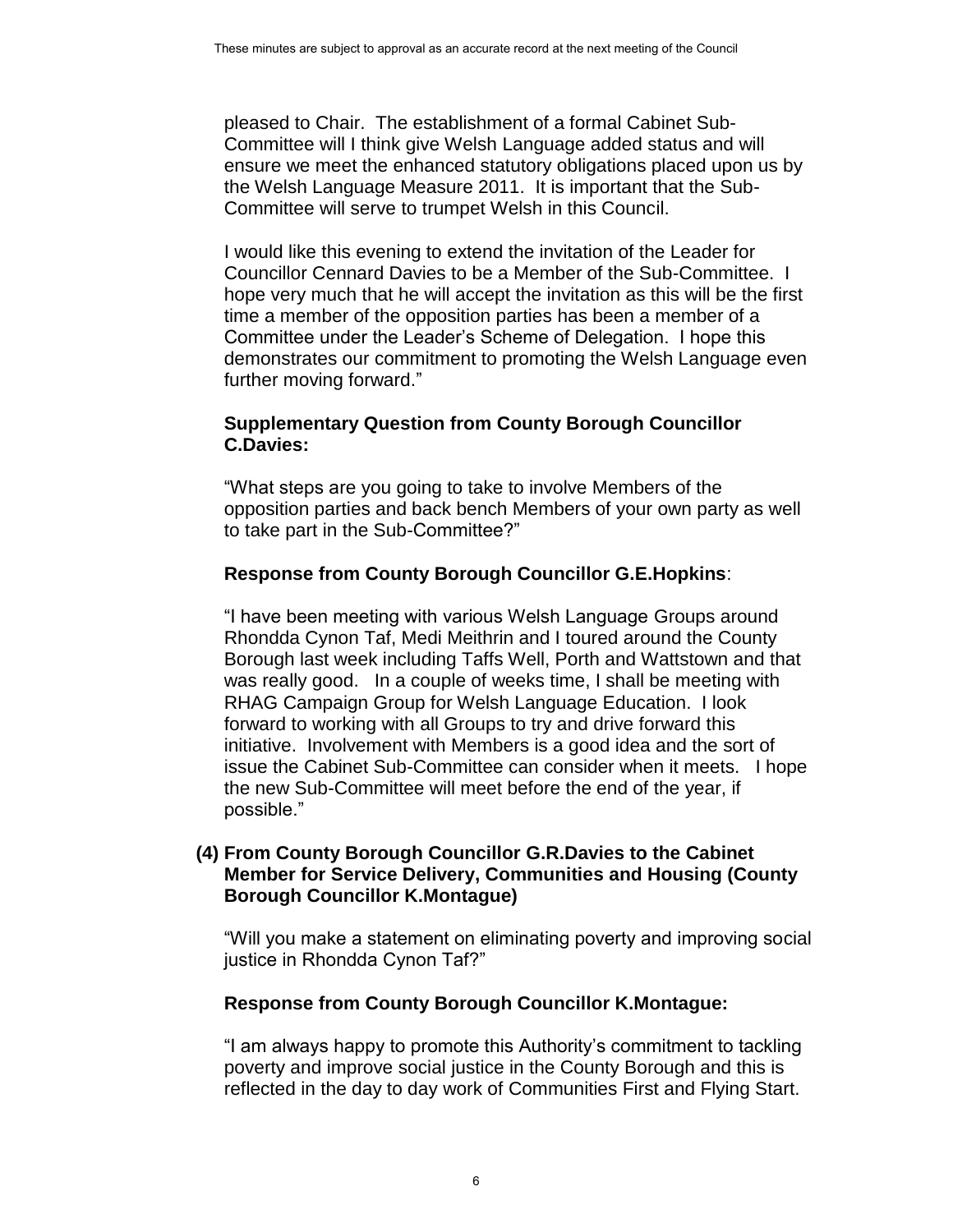They deal with complex issues and poverty on the ground. Also, I feel we have strategic leadership in terms of core principles of the Single Integrated Plan to move things forward"

## **Supplementary Question from County Borough Councillor Davies:**

"You will be aware the Welsh Government's plans to cut grant support for skills training which the National Federation of Wales say will lead to 9,000 fewer apprenticeships in Wales. As one of the Council's representatives on RCT Homes, what effect would this have on the social housing sector like RCT Homes in creating and retaining apprenticeships for 16-24 year olds to reduce youth unemployment?"

## **Response from County Borough Councillor K.Montague:**

"I think in RCT we will maintain a commitment to services. In RCT Homes, they are looking to invest money in their planned programmes. I think this is something we have taken forward already in the housing area but I am keen to look at future cohesion in bringing things together through housing or our other parameters but joining all the dots will be key and I welcome any further discussion on that issue."

## **(5) From County Borough Councillor K.Morgan to the Cabinet Member for Council Business and Corporate Affairs (County Borough Councillor M.Webber)**

It was noted that County Borough Councillor K.Morgan was not in attendance to ask her question "Will you make a statement on the Council's Communications and Marketing Strategy?" to the relevant Cabinet Member.

## **REPORTS OF THE EXTERNAL AUDITOR**

#### **65 STATEMENT OF ACOUNTS 2013-14 (1) AUDIT OF ACCOUNTING STATEMENTS – RHONDDA CYNON TAF COUNTY BOROUGH COUNCIL (2) AUDIT OF ACCOUNTING STATEMENTS – RHONDDA CYNON TAF PENSION FUND**

Mr.Jeremy Saunders of the Wales Audit Office presented the abovementioned reports to the Council and following consideration thereof, it was **RESOLVED** to receive and note the contents of the two reports.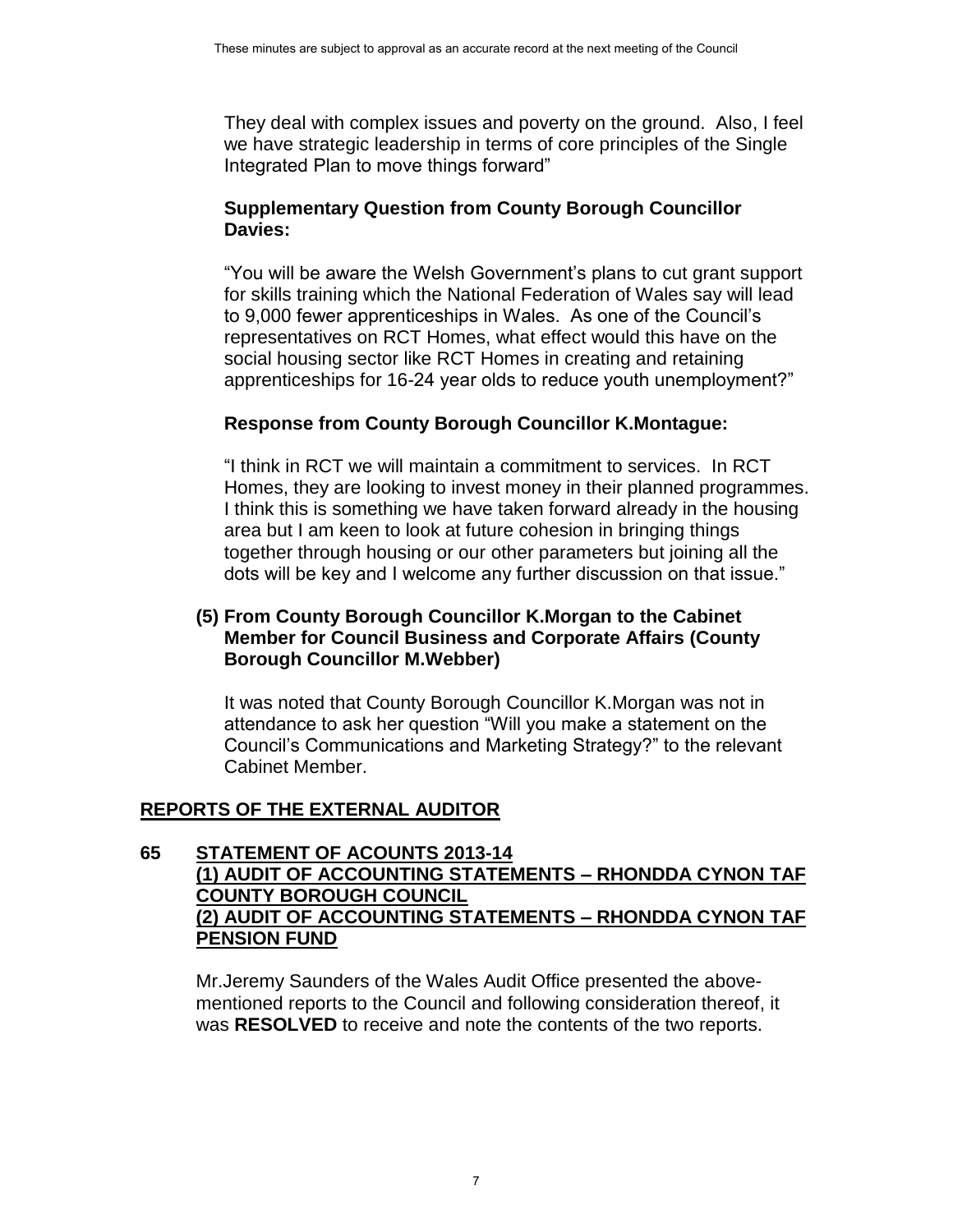# **REPORT OF THE GROUP DIRECTOR, CORPORATE SERVICES**

## **66 STATEMENT OF ACCOUNTS 2013-14**

The Group Director, Corporate Services presented the Council with the Statement of Accounts for the financial year ended 31 March 2014 and following consideration thereof, it was **RESOLVED** –

- (1) To approve and note the Statement of Accounts for the financial year 2013/2014 (Appendix 1) and associated Letters of Representation of the Authority (Appendix 2) and Pension Fund (Appendix 3).
- (2) To approve and note the audited final out-turn position for the Council with regard to the financial year 2013/2014 and the level of General Fund Balances.
- (3) To note the considerations and comments of the Audit Committee on 15 September as required by the Local Government Measure.

# **REPORTS OF THE DIRECTOR, LEGAL & DEMOCRATIC SERVICES**

## **67 CHANGE TO THE MEMBERSHIP OF THE COMMUNITY & CHILDREN'S SERVICES SCRUTINY COMMITTEE**

In his report, the Director, Legal & Democratic Services advised the Council of a change to the Labour Group representation on the Community & Children's Services Scrutiny Committee.

It was **RESOLVED** to note that County Borough Councillor S.Evans will replace County Borough Councillor K.Privett on the Community & Children's Services Scrutiny Committee with immediate effect.

#### **68 PROPOSED AMENDMENTS TO THE CONSTITUTION APPOINTMENTS COMMITTEE TERMS OF REFERENCE AND OFFICER EMPLOYMENT PROCEDURE RULES**

In his report, the Director, Legal & Democratic Services outlined proposed amendments to the Constitution required as a result of changes to the Local Authorities (Standing Order) (Wales) Regulations 2006 dealing with senior officer appointments and dismissals.

Following lengthy consideration of the report, it was **RESOLVED** –

- (1) To note the amendments made to the Standing Orders Regulations.
- (2) To approve the amendments to: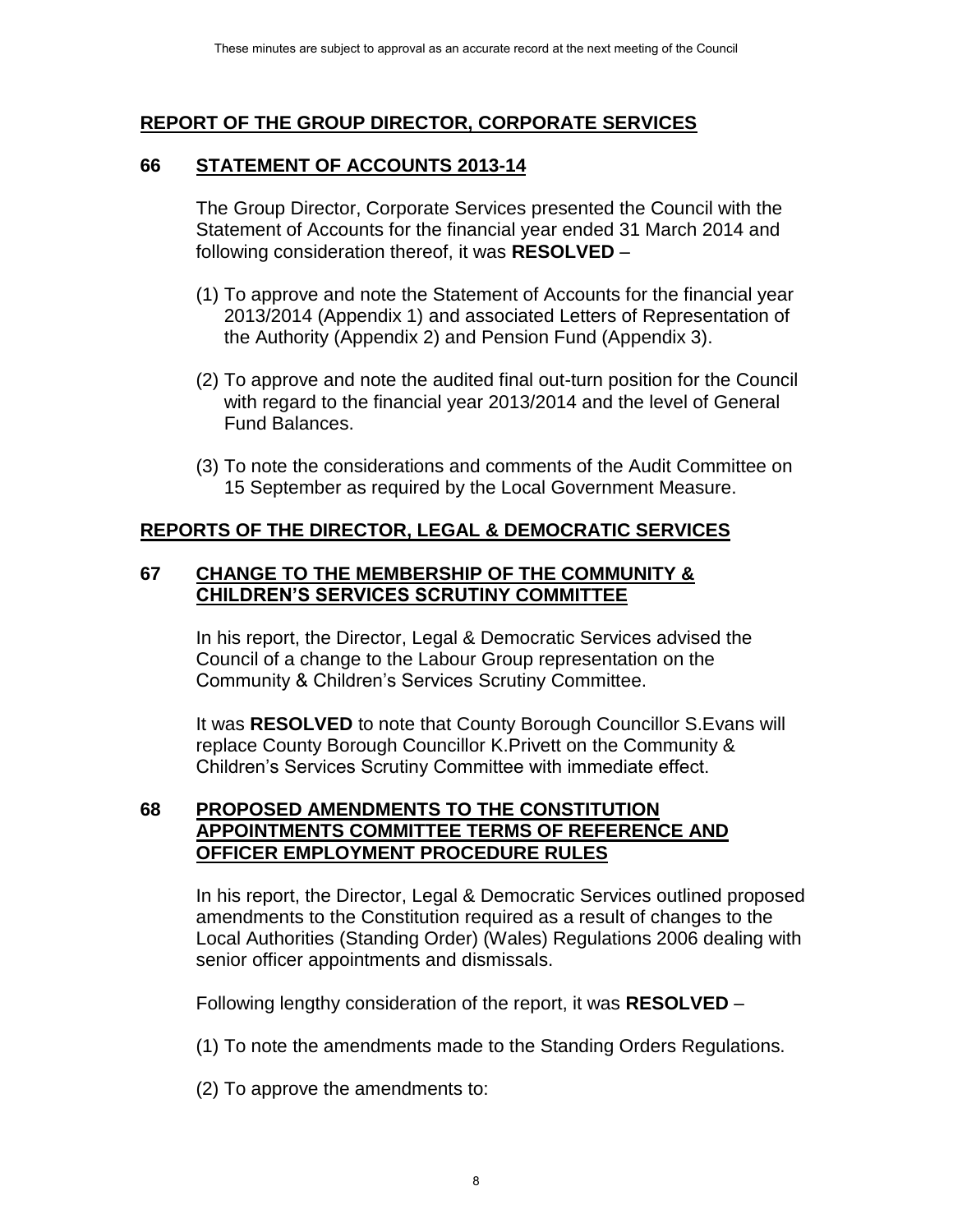- (i) the Officer Employment Procedure Rules as set out in Appendix 1 to the report; and
- (ii) the terms of reference of the Appointments Committee as set out in Appendix 2 to the report;

in order to reflect the legislative amendments to the Standing Orders Regulations.

(**Note:** County Borough Councillors M.J.Powell and P.Wasley wished to have recorded that they voted against the motion as set out in the above resolution).

# **69 NOTICES OF MOTIONS**

(a) The following Notice of Motion standing in the names of County Borough Councillors P.Jarman, G.Davies, K.Morgan, I.Pearce, M.Weaver, S.Rees-Owen, C.Davies, E.Webster and S.Evans-Fear was moved and seconded:

"That the following proposed amendment to the Council's Constitution be forwarded to the Corporate Governance and Constitution Committee for consideration or else be considered and adopted by this meeting in the interest of efficiency:

Amend Part 4 Rules of Procedure Para 10.3.1 relating to matters that can be considered by way of Notices of Motions to read:

`Subject to Rule 10.3.2 motions for which notice may be given under rule 10.1 must be about matters for which the Council has a responsibility. Other matters which the Council could influence, that are the responsibilities of other Governments but which substantially affect the well being of the administrative area of the Council, will also be allowed in the wider public interest'."

Following a discussion, it was **RESOLVED** to defer consideration of the Motion to the Corporate Governance and Constitution Committee.

(b) The following Notice of Motion standing in the names of County Borough Councillors P.Jarman, G.Davies, K.Morgan, I.Pearce, M.Waver, S.Rees-Owen, C.Davies, E.Webster and S.Evans-Fear was moved and seconded:

"On 1<sup>st</sup> June 2011, this Council transferred employees to new contracts of employment for those employed under the National Joint